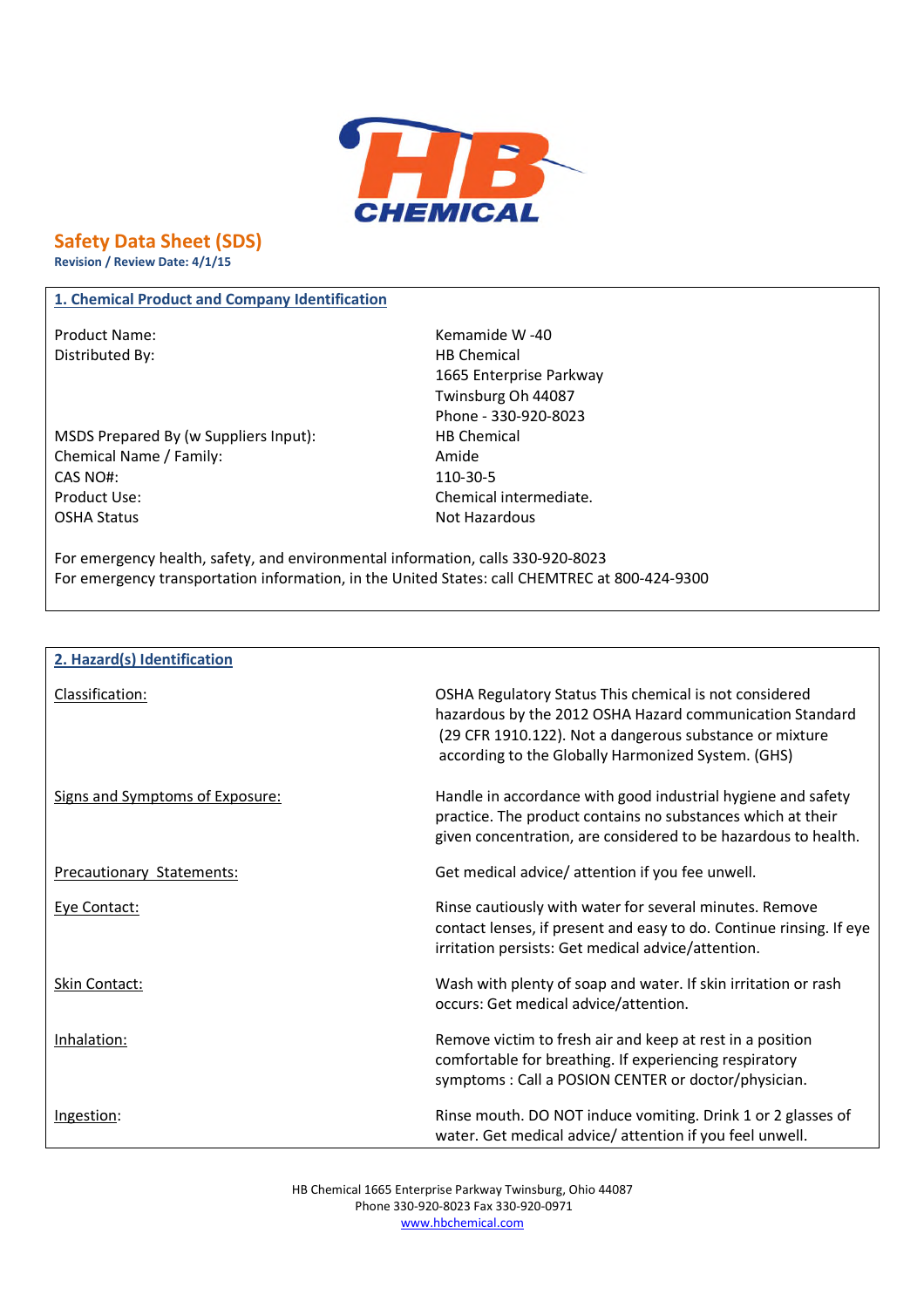Hazards not otherwise classified(HNOC): Dust can form an explosive mixture with air.

Other Information: Unknown Acute Toxicity 0% of the mixture consists of ingredient of unknown toxicity.

| 3. Composition / Information on Ingredients                                                               |          |         |                     |
|-----------------------------------------------------------------------------------------------------------|----------|---------|---------------------|
| Chemical Family:                                                                                          |          | Amide   |                     |
| <b>Chemical Name</b>                                                                                      | CAS No   | Weight% | <b>Trade Secret</b> |
| Ethylene bis stearamide                                                                                   | 110-30-5 | 100     | $\ast$              |
| The exact percentage (concentration) of composition has been withheld as a trade secret. If CAS number is |          |         |                     |

"proprietary", the specific chemical identity and percentage of composition has been withheld as a trade secret.

| <b>4. First Aid Measures</b>                                               |                                                                                                                                                                                                                                                                          |  |
|----------------------------------------------------------------------------|--------------------------------------------------------------------------------------------------------------------------------------------------------------------------------------------------------------------------------------------------------------------------|--|
| Eye contact:                                                               | Molten product can cause thermal burns. Rinse immediately<br>with plenty of water, also under the eyelids, for at least 15<br>minutes. (Call a physician if irritation persists).                                                                                        |  |
| Skin Contact:                                                              | Molten product can cause thermal burns. In case of burns,<br>immediately cool affected skin for as long as possible with cold<br>water. Wash off immediately with plenty of water for at least 15<br>minutes. (Get medical attention immediately if symptoms<br>occur.). |  |
| Inhalation:                                                                | Remove to fresh air. (Get medical attention immediately if<br>symptoms occur.).                                                                                                                                                                                          |  |
| Ingestion:                                                                 | Molten product can cause thermal burns. Clean mouth with<br>water and drink afterwards plenty of water. (Get medical<br>attention immediately if symptoms occur.).                                                                                                       |  |
| Most important symptoms and effects, both acute and delayed                |                                                                                                                                                                                                                                                                          |  |
| Symptoms:                                                                  | No information available.                                                                                                                                                                                                                                                |  |
| Indication of any immediate medical attention and special treatment needed |                                                                                                                                                                                                                                                                          |  |
| Note to physicians:                                                        | Treat symptomatically.                                                                                                                                                                                                                                                   |  |

| <b>5. Fire-Fighting Measures</b> |                                                                                                            |
|----------------------------------|------------------------------------------------------------------------------------------------------------|
| Suitable Extinguishing Media:    | Use extinguishing measures that are appropriate to local<br>circumstances and the surrounding environment. |
| Unsuitable extinguishing Media:  | Do not use a solid water stream as it may scatter and spread<br>fire.                                      |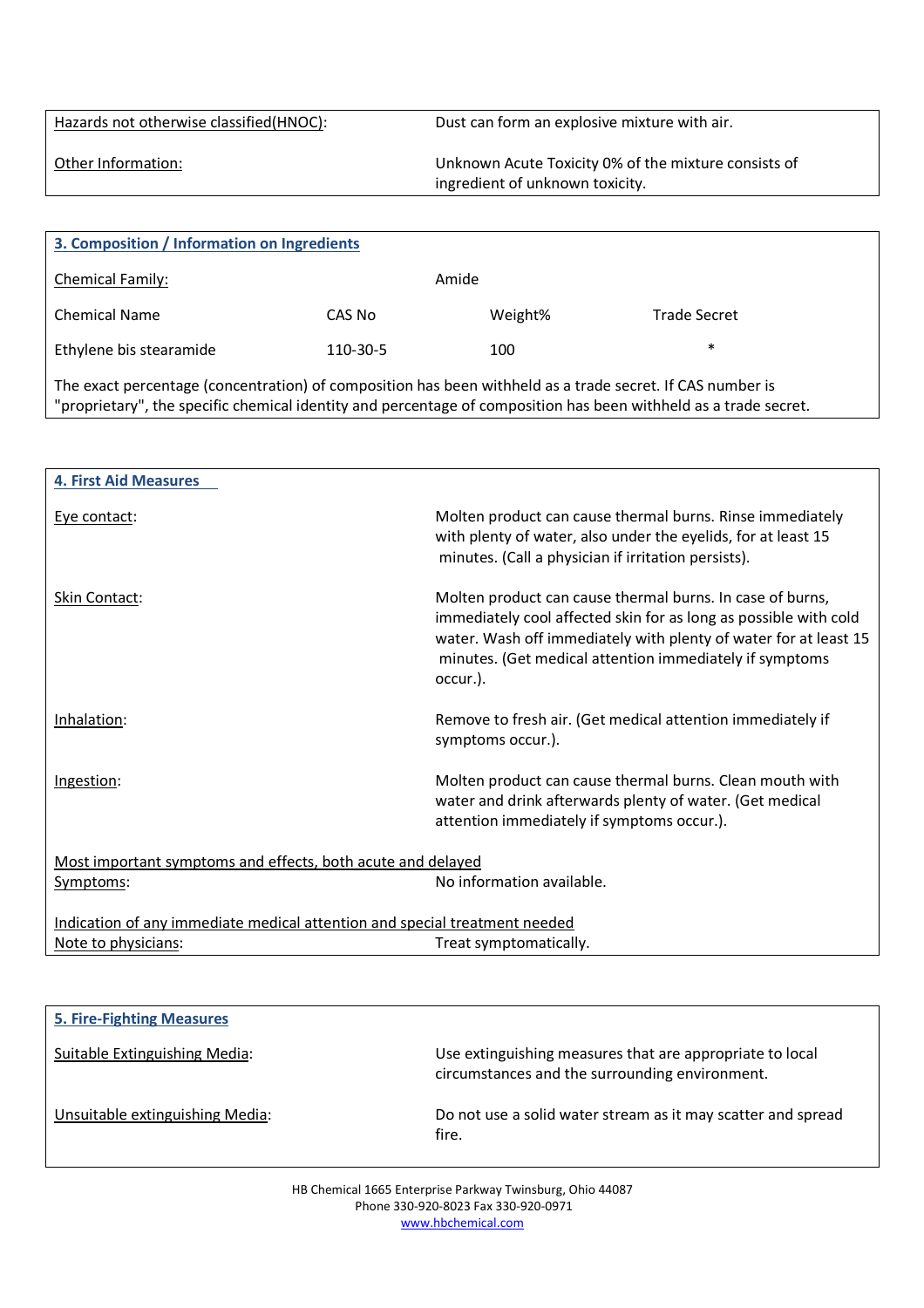| Specific hazards arising from the Chemical: | Avoid creating dust. Dust can form an explosive mixture with<br>air. Thermal decomposition can lead to release of irritation and<br>toxic gases and vapors. Do not allow run-off from fire-fighting to<br>enter drinks or water course. |
|---------------------------------------------|-----------------------------------------------------------------------------------------------------------------------------------------------------------------------------------------------------------------------------------------|
| Special Fire Fighting Procedures:           | As in any fire, wear self-contained breathing apparatus<br>pressure-demand, MSHA/NIOSH (approved or equivalent) and<br>full protective gear.                                                                                            |
| Hazardous Combustion Products:              | Carbon monoxide. Carbon dioxide(CO2), Nitrogen Oxides (NOx).                                                                                                                                                                            |
| Explosion data:                             | Sensitivity to Mechanical Impact & Static Discharge: None.                                                                                                                                                                              |

| <b>6. Accidental Release Measures</b>    |                                                                                                                                                                                                                                                                                                                                                      |
|------------------------------------------|------------------------------------------------------------------------------------------------------------------------------------------------------------------------------------------------------------------------------------------------------------------------------------------------------------------------------------------------------|
| Personal precautions:                    | Ensure adequate ventilation, especially in confined areas. Avoid<br>creating dust. Dust can form an explosive mixture with air.                                                                                                                                                                                                                      |
| Environmental precautions:               | See Section 12 for additional ecological information. The<br>product is insoluble and floats on water. Prevent further<br>leakage or spillage if safe to do so. Do not allow into any sewer,<br>on the ground or into any body of water. Prevent product from<br>entering drains.                                                                    |
| Methods and material for containment and |                                                                                                                                                                                                                                                                                                                                                      |
| Cleaning up:                             | Use personal protective equipment as required. Take up<br>mechanically, placing in appropriate containers for disposal.<br>Clean contaminated surface thoroughly. Cover powder spill with<br>plastic sheet or tarp to minimize spreading and keep powder<br>dry. Avoid creating dust. Where possible allow molten material<br>to solidify naturally. |

| 7. Handling and Storage:             |                                                                             |
|--------------------------------------|-----------------------------------------------------------------------------|
| Precautions to be taken in handling: | Handle in accordance with good industrial hygiene and safety<br>practice.   |
| Storage:                             | Keep containers tightly closed in a dry, cool and well-ventilated<br>place. |
| Incompatible Materials:              | Incompatible with oxidizing agents.                                         |

| <b>Exposure Guidelines:</b> |                                                                |                                                                                    | Exposure limits are listed below if they exist. |                |
|-----------------------------|----------------------------------------------------------------|------------------------------------------------------------------------------------|-------------------------------------------------|----------------|
| <b>Chemical Name</b>        | <b>ACGIH TLV</b>                                               | <b>OSHA PEL</b>                                                                    | <b>NIOSH IDLH</b>                               | <b>PMC OEL</b> |
| Dust<br><b>DUST</b>         | TWA: $10 \text{ mg/m}^3$ Inhi<br>TWA: 3 mg/m <sup>3</sup> Resp | TWA: 5 mg/m <sup>3</sup> Resp<br>TWA: 15 mg/m <sup>3</sup> Total<br>29CFR1910.1000 |                                                 |                |

HB Chemical 1665 Enterprise Parkway Twinsburg, Ohio 44087 Phone 330-920-8023 Fax 330-920-0971 www.hbchemical.com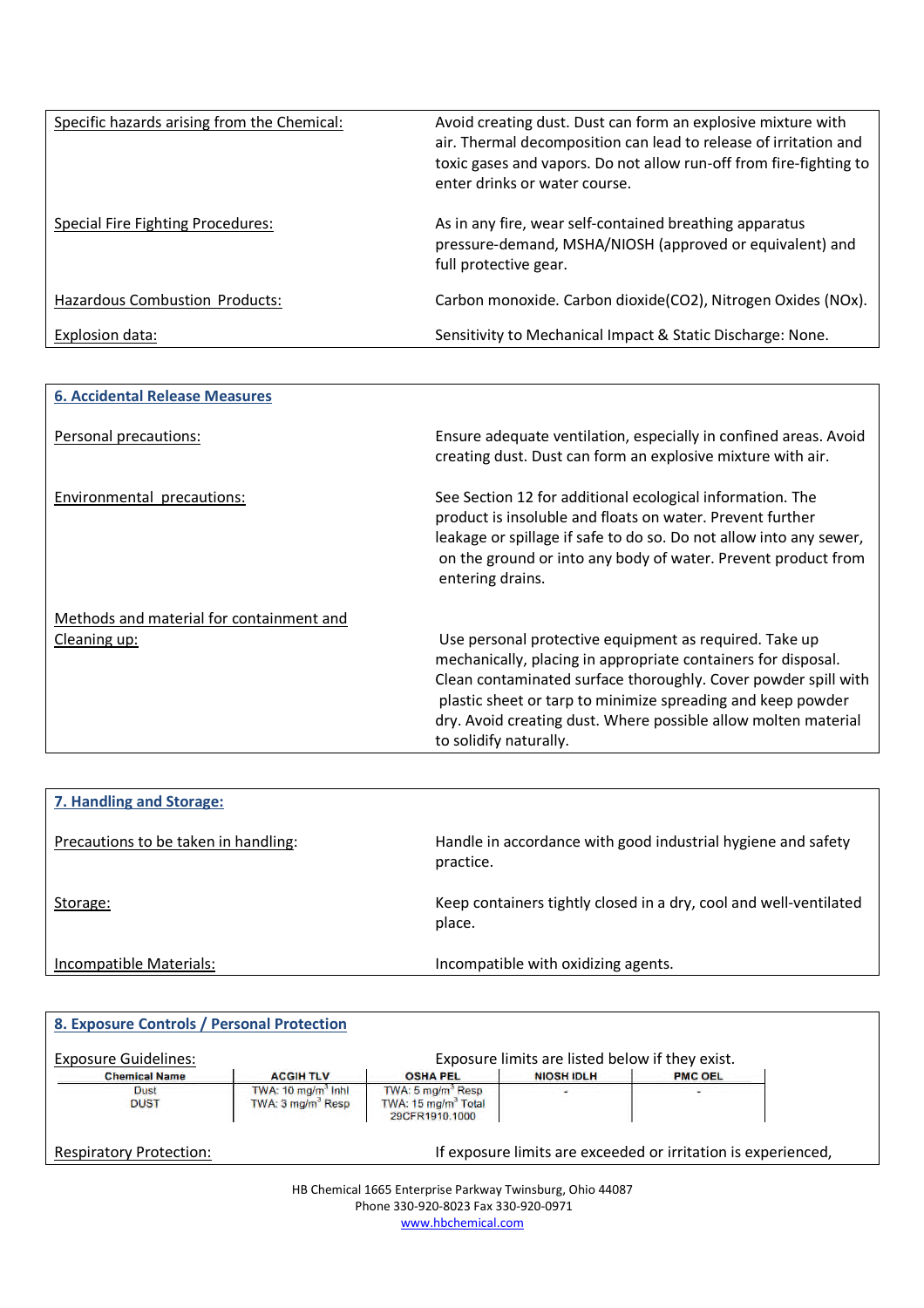|                             | NIOSH/MSHA approved respiratory protection should be worn.<br>Positive-pressure supplied air respirators may be required for<br>high airborne contaminant concentrations. Respiratory<br>protection must be provided in accordance with current local<br>regulations. |
|-----------------------------|-----------------------------------------------------------------------------------------------------------------------------------------------------------------------------------------------------------------------------------------------------------------------|
| <b>Protective Gloves:</b>   | Heat resistant gloves are recommended when handling molten<br>materials.                                                                                                                                                                                              |
| Eye Protection:             | Wear safety glasses with side shields or goggles.                                                                                                                                                                                                                     |
| <b>Other Precautions:</b>   | Avoid contact with skin, eyes or clothing. Avoid breathing (dust,<br>vapor, mist, gas). Wash face, hands and any exposed skin<br>thoroughly after handling. Use personal protective equipment<br>as required.                                                         |
| Decontamination Facilities: | Eye bath, washing facilities (sinks / showers)                                                                                                                                                                                                                        |

| 9. Physical and Chemical Properties                   |                                             |                                    |
|-------------------------------------------------------|---------------------------------------------|------------------------------------|
| Information on basic physical and chemical properties |                                             |                                    |
| Physical state:                                       |                                             | Solid                              |
| Appearance:                                           |                                             | flakes, molten, pellets, powder    |
| Odor:                                                 |                                             | Slight characteristic              |
| Color:                                                |                                             | white                              |
| Odor threshold:                                       |                                             | No information available           |
|                                                       |                                             |                                    |
| Property                                              | Values                                      | Remarks • Method                   |
| pH                                                    | No information available                    |                                    |
| Melting point/freezing point                          | 140-147 °C / 248-297 °F                     |                                    |
| Boiling point / boiling range                         | 260 °C / 500 °F                             |                                    |
| Flash point                                           | 280 °C / 536 °F                             | Pensky-Marten closed cup ASTM D 93 |
| <b>Evaporation rate</b>                               | No information available                    |                                    |
| Flammability (solid, gas)                             | No information available                    |                                    |
| Flammability Limit in Air                             |                                             |                                    |
| Upper flammability limit:                             | No information available                    |                                    |
| Lower flammability limit:                             | No information available                    |                                    |
| Vapor pressure                                        | 1.3 x 10E 10 kPa                            |                                    |
| Vapor density                                         | No information available                    |                                    |
| <b>Specific Gravity</b>                               | No information available                    |                                    |
| Water solubility                                      | Insoluble in water                          |                                    |
| Solubility in other solvents                          | No information available                    |                                    |
| Partition coefficient                                 | Log Kow 13.98 (EPIWIN)                      |                                    |
| Auto ignition temperature                             | No information available                    |                                    |
| Decomposition temperature                             | No information available                    |                                    |
| Kinematic viscosity                                   | No information available                    |                                    |
| Dynamic viscosity                                     | No information available                    |                                    |
| <b>Explosive properties</b>                           | Dust can form an explosive mixture with air |                                    |
| Oxidizing properties                                  | No information available                    |                                    |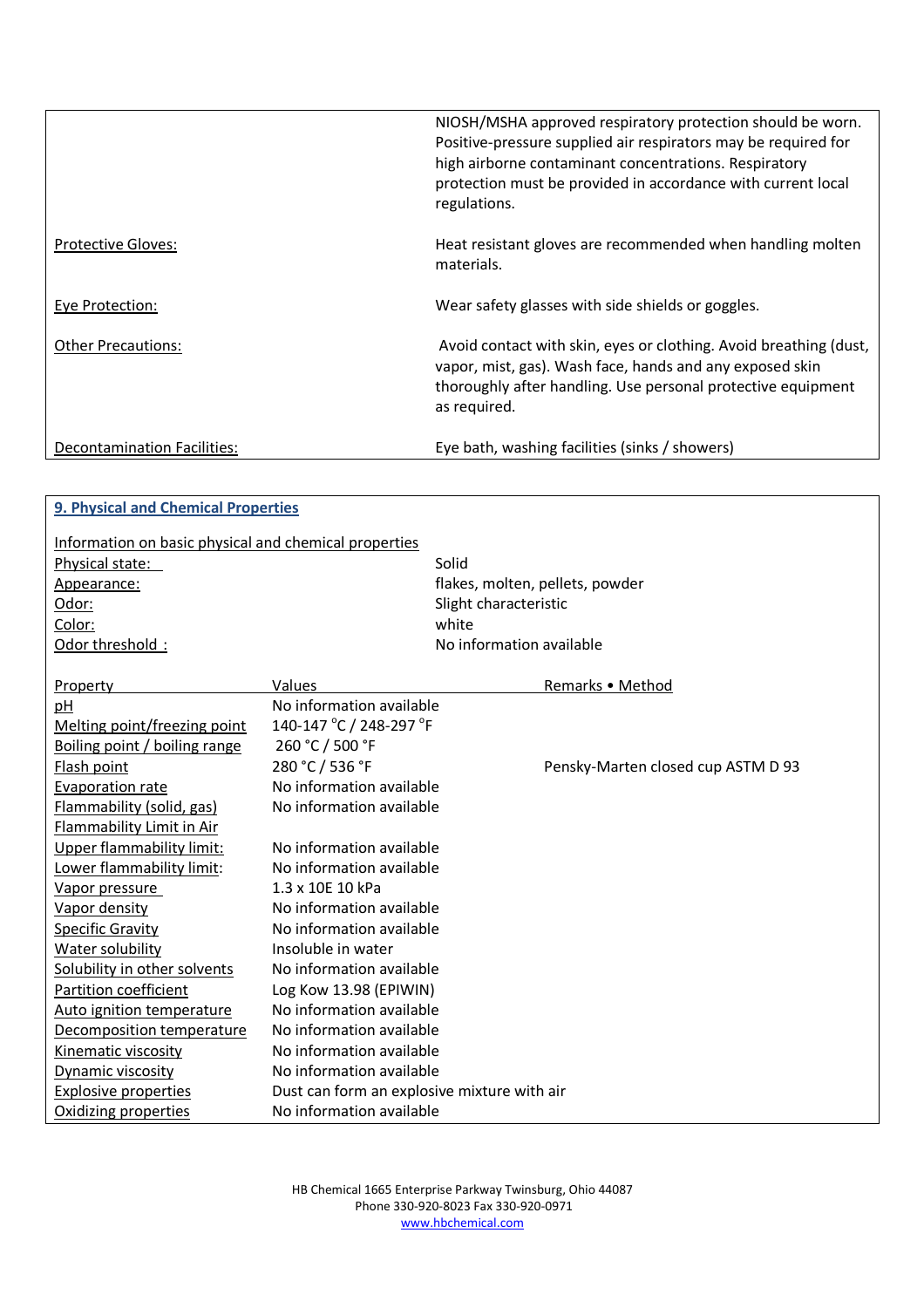| Other Information   |                          |
|---------------------|--------------------------|
| Softening point     | No information available |
| Molecular weight    | 593.03                   |
| VOC Content (%)     | O                        |
| Density             | O                        |
| <b>Bulk density</b> | No information available |
|                     |                          |

| 10. Stability and Reactivity          |                                                                                                                   |
|---------------------------------------|-------------------------------------------------------------------------------------------------------------------|
| Stability:                            | Stable under recommended storage conditions.                                                                      |
| Incompatibility (Materials to Avoid): | Incompatible with oxidizing agents.                                                                               |
| Conditions to Avoid:                  | Avoid creating dust. Dust can form an explosive mixture with<br>air. Extremes of temperature and direct sunlight. |
| Hazardous Decomposition Products.     | Carbon monoxide, Carbon dioxide (CO2), Nitrogen oxides (NOx)                                                      |
| Possibility of Hazardous Reactions:   | None under normal processing                                                                                      |
| Hazardous polymerization:             | Hazardous polymerization does not occur.                                                                          |

| 11. Toxicological Information                    |                 |                                                                                                                                          |                                   |  |
|--------------------------------------------------|-----------------|------------------------------------------------------------------------------------------------------------------------------------------|-----------------------------------|--|
| Information on likely routes of exposure         |                 |                                                                                                                                          |                                   |  |
| Product Information:                             |                 | Product does not present an acute toxicity hazard based on<br>known or supplied information                                              |                                   |  |
| Inhalation:                                      |                 | Inhalation of dust in high concentration may cause irritation of<br>respiratory system. No know effect based on information<br>supplied. |                                   |  |
| Eye contact:                                     |                 | Dust contact with the eyes can lead to mechanical irritation.<br>Molten product can cause thermal burns.                                 |                                   |  |
| Skin Contact:                                    |                 | Molten product can cause thermal burns.                                                                                                  |                                   |  |
| Ingestion:                                       |                 | No data available.                                                                                                                       |                                   |  |
| <b>Address of the Committee of the Committee</b> | $A = 11 B + 12$ | <b>CONTRACTOR</b>                                                                                                                        | <b>Latin Charles Co. L. March</b> |  |

| <b>Chemical Name</b>                              | Oral LD50            | Dermal LD50                                                                                                             | <b>Inhalation LC50</b> |  |
|---------------------------------------------------|----------------------|-------------------------------------------------------------------------------------------------------------------------|------------------------|--|
| Ethylene bisstearamide                            | $> 5000$ mg/kg (Rat) | $>$ 2000 mg/kg (Rabbit)                                                                                                 |                        |  |
| Information on toxicological effects<br>Symptoms: |                      | No information available.                                                                                               |                        |  |
| Sensitization:                                    |                      | Delayed and immediate effects as well as chronic effects from short and long-term exposure<br>No information available. |                        |  |
| Germ cell mutagenicity:                           |                      | No information available.                                                                                               |                        |  |
| Carcinogenicity:                                  |                      | This product does not contain any carcinogens or potential<br>carcinogens as listed by OSHA, IARC or NTP.               |                        |  |

HB Chemical 1665 Enterprise Parkway Twinsburg, Ohio 44087 Phone 330-920-8023 Fax 330-920-0971 www.hbchemical.com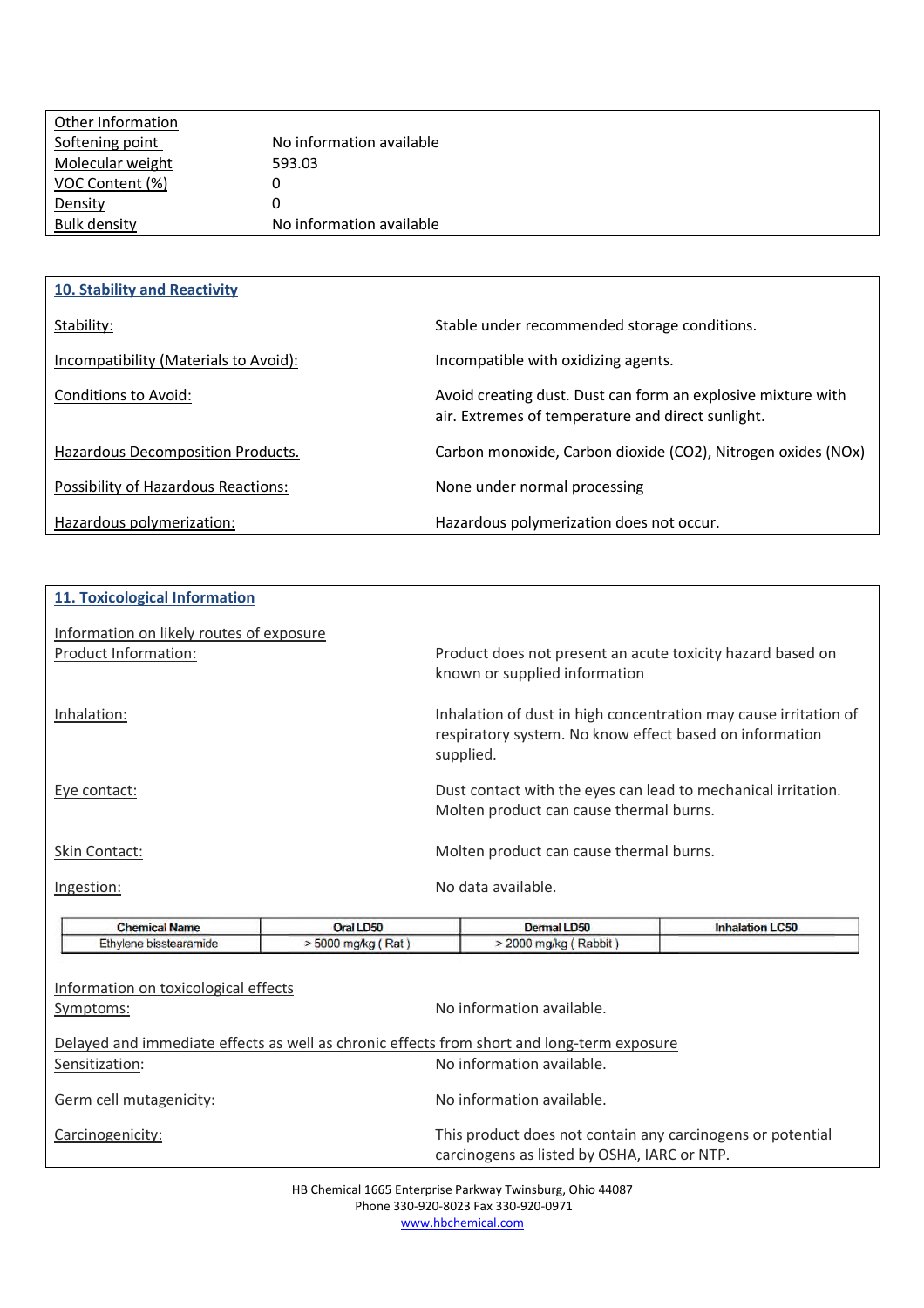| Reproductive toxicity:                                                        | No information available. |  |  |
|-------------------------------------------------------------------------------|---------------------------|--|--|
|                                                                               |                           |  |  |
| STOT - single exposure:                                                       | No information available  |  |  |
|                                                                               |                           |  |  |
| STOT - repeated exposure                                                      | No information available. |  |  |
|                                                                               |                           |  |  |
|                                                                               | No information available. |  |  |
| Aspiration hazard:                                                            |                           |  |  |
|                                                                               |                           |  |  |
| Numerical measures of toxicity - Product Information                          |                           |  |  |
| The following values are calculated based on chapter 3.1 of the GHS document. |                           |  |  |
|                                                                               |                           |  |  |
| ATEmix (oral):                                                                | 15381 mg/kg               |  |  |
|                                                                               |                           |  |  |
| ATEmix (dermal):                                                              | 20000 mg/kg               |  |  |

| 12. Ecological Information         |                                          |                                                                                           |                                      |                                         |
|------------------------------------|------------------------------------------|-------------------------------------------------------------------------------------------|--------------------------------------|-----------------------------------------|
| Ecotoxicity:                       |                                          |                                                                                           |                                      |                                         |
|                                    |                                          | 0% of the mixture consists of components(s) of unknown hazards to the aquatic environment |                                      |                                         |
| <b>Chemical Name</b>               | <b>Algae/aquatic plants</b>              | <b>Fish</b>                                                                               | <b>Toxicity to</b><br>microorganisms | <b>Crustacea</b>                        |
| Ethylene bisstearamide<br>110-30-5 |                                          | >1000 mg/l: LC50 (rainbow<br>trout; 96h)<br>> 300 mg/l: LC50<br>(medaka-48h)              |                                      | 140 mg/l: EC50 (Daphnia<br>$magna-48h)$ |
| Persistence and degradability:     |                                          | NOT READILY BIODEGRADABLE.                                                                |                                      |                                         |
| Bioaccumulation:                   |                                          | Not Likely.                                                                               |                                      |                                         |
|                                    | <b>Chemical Name</b>                     |                                                                                           | <b>Partition coefficient</b>         |                                         |
|                                    |                                          |                                                                                           |                                      |                                         |
|                                    | Ethylene bisstearamide<br>$110 - 30 - 5$ |                                                                                           | 13.98                                |                                         |
| Other adverse effects:             |                                          | No information available.                                                                 |                                      |                                         |

| <b>13. Disposal Considerations</b>             |                                                                                                                                |
|------------------------------------------------|--------------------------------------------------------------------------------------------------------------------------------|
| Waste treatment methods<br>Disposal of wastes: | Disposal should be in accordance with applicable regional,<br>national and local laws and regulations.                         |
| Contaminated packaging:                        | Do not reuse container. Disposal should be in accordance with<br>applicable regional, national and local laws and regulations. |

| <b>14. Transport Information</b>                       |               |
|--------------------------------------------------------|---------------|
| D.O.T. Shipping Name                                   | Not regulated |
| Air - ICAO (international Civil Aviation Organization) | Not regulated |
| Sea - IMDG (International Maritime Dangerous Goods)    | Not regulated |

HB Chemical 1665 Enterprise Parkway Twinsburg, Ohio 44087 Phone 330-920-8023 Fax 330-920-0971 www.hbchemical.com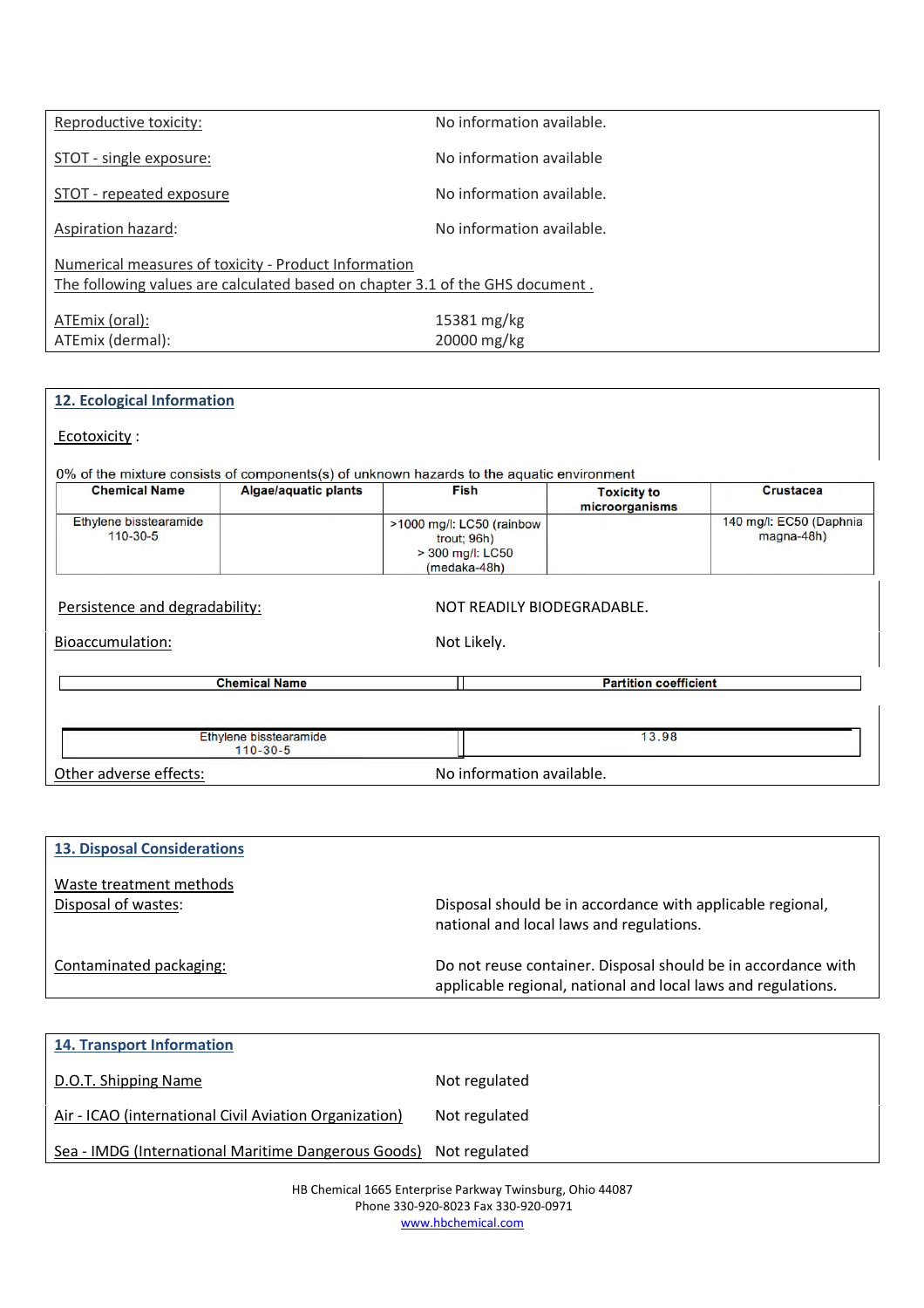## **15. Regulatory Information**

All of the components in the product are on the following Inventory lists The classification and labeling information in this Safety Data Sheet should be viewed as provisional.

## International Inventories

| <b>EINECS/ELINCS Complies</b> |          |
|-------------------------------|----------|
| <b>TSCA</b>                   | Complies |
| <b>AICS</b>                   | Complies |
| DSL/NDSL                      | Complies |
| <b>ENCS</b>                   | Complies |
| <b>KECL</b>                   | Complies |
| <b>PICCS</b>                  | Complies |
| <b>IECSC</b>                  | Complies |
| <b>NZIOC</b>                  | Complies |

Legend:

TSCA - United States Toxic Substances Control Act Section 8(b) Inventory DSL/NDSL - Canadian Domestic Substances List/Non-Domestic Substances List EINECS/ELINCS - European Inventory of Existing Chemical Substances/European List of Notified Chemical Substances ENCS - Japan Existing and New Chemical Substances

IECSC - China Inventory of Existing Chemical Substances

KECL - Korean Existing and Evaluated Chemical Substances

PICCS - Philippines Inventory of Chemicals and Chemical Substances

AICS - Australian Inventory of Chemical Substances

NZIoC - New Zealand Inventory of Chemicals

US Federal Regulations

# SARA 313

Section 313 of Title III of the Superfund Amendments and Reauthorization Act of 1986 (SARA). Any Substance regulated Title 40 of the Code of Federal Regulations, Part 372 is listed below, if it exists.

#### SARA 311/312 Hazard Categories

| Acute health hazard               | Nο |
|-----------------------------------|----|
| Chronic Health Hazard             | Nο |
| Fire hazard                       | Nο |
| Sudden release of pressure hazard | N٥ |
| Reactive Hazard                   | Nο |

#### CWA (Clean Water Act)

Any Substance regulated as a pollutant pursuant to the Clean Water Act (40 CFR 122.21 and 40 CFR 122.42) is listed below, if it exists.

**CERCLA** 

Any Substance regulated as a hazardous substance under the Comprehensive Environmental Response Compensation and Liability Act (CERCLA) (40 CFR 302) is listed below, if it exists.

US State Regulations

California Proposition 65